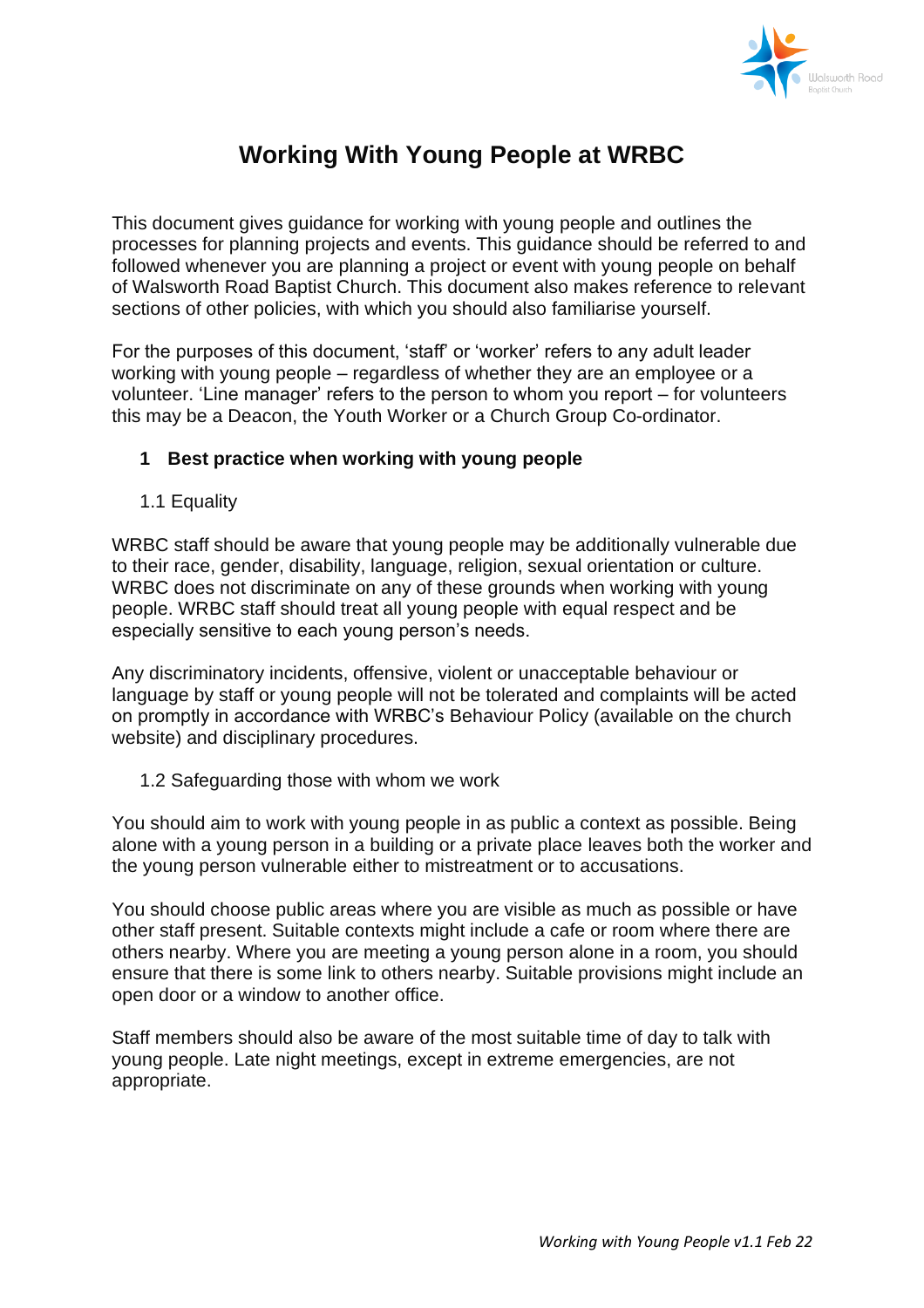

Where possible, you should work with young people of the same gender, especially where there are staff members of both genders available to work with young people. Where this is not practicable, you should always make sure that there are other staff members present or that it is in a public area.

# 1.2.1 Physical Contact

- Keep everything public. A hug within a group context is very different from one behind closed doors.
- Touch should be related to the child's needs, not the workers.
- Touch should be age-appropriate and generally initiated by the child rather than the worker.
- Workers should avoid any physical activity that is, or may be thought to be, sexually stimulating to the adult or the child.
- Children are entitled to privacy to ensure their personal dignity.
- Children have the right to decide how much physical contact they have with others, except in exceptional circumstances such as when they need medical attention.
- When giving first aid (or applying sun cream, etc), workers should encourage the child to do what they can manage themselves but consider the child's best interests and give appropriate help where necessary.
- Team members should monitor one another in the area of physical contact. They should help each other by constructively challenging anything which could be misunderstood or misconstrued.

You should never place yourself or another young person in danger. Your safety, and that of the young people you are working with, is paramount.

# 1.2.2 Children with Additional Needs

Children and young people who have a disability can be at greater risk of abuse. They will often require more help with personal care, such as washing, dressing, toileting, feeding, mobility, etc. Some children may have limited understanding and behave in a non-age-appropriate way. It is good practice to speak with the parents/carers of children/young people with additional needs and find out from them how best to assist the child or young person.

# 1.2.3 Visiting Children or Young People at Home

It is unlikely that workers will need to make pastoral visits to children and their families at home on behalf of the church. If a situation occurs where it is needed then it should be done in pairs, and with the prior agreement of the Minister.

# 1.2.4 Peer Group Activities for Young People

All youth activities will be overseen by named adults who have been selected in accordance with safer recruitment procedures. It is accepted that groups aged 16+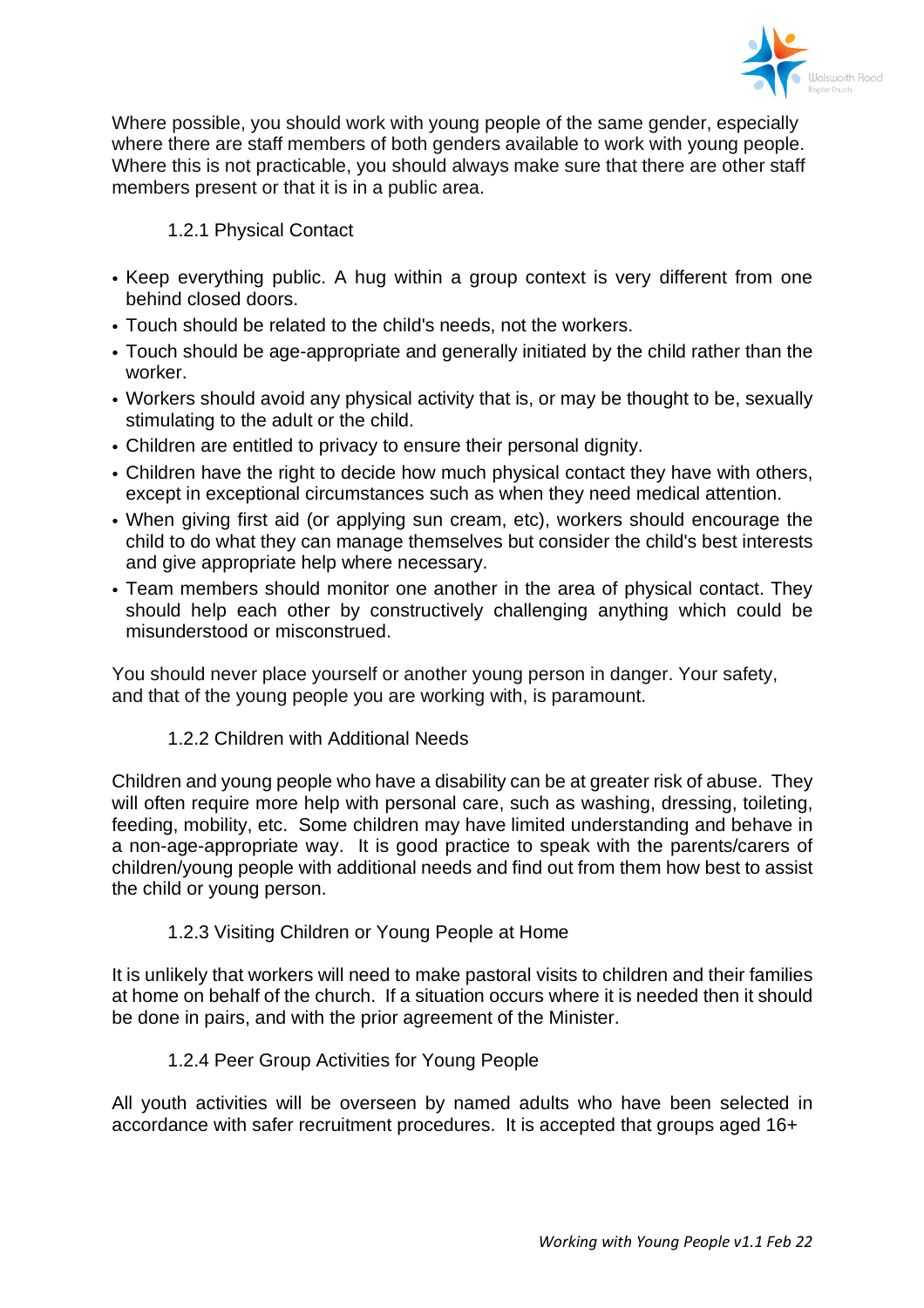

may benefit from being led and run by peers. In this situation, adult leaders will contribute to programme planning and reviews and will always be present to oversee any peer-led activities taking place.

# 1.3 Showing respect and recognising boundaries

You should treat the young person with respect. In all work with young people, the young person's safety and well-being are the most important factors.

The role of WRBC staff is to help a young person make positive developments in their life: whether they are physical, social, emotional, mental or spiritual. With that in mind, staff should always treat the young people they work alongside with the utmost respect and care. For example, staff should never demand or insist that a young person tells them something or that they adopt a particular theological approach. The emphasis is always on listening to the young person without being judgmental and seeking to help them in whatever way possible.

Staff should also be aware of their own limitations. Wherever a staff member feels that they do not have the appropriate experience or are unsure of how to help a young person, they should always refer to their line manager or team leader.

# **2 Planning for a project or event**

# 2.1 Purpose

The activity you are planning should have a clear purpose, which should be shared with your line manager and workers. You should think carefully about why you would like to run this event and what it will achieve, even if its purpose is simply to build relationships within the group.

# 2.2 Safety

You should ensure that another staff member is aware of where you are, who you are with, what you are doing and your planned timetable. This may be important in the event of an accident. When undertaking an activity that does not require a nominated home contact, another staff member (preferably your line manager) still needs to know where you are going with a young person and when you are due to return.

You should conduct a written risk assessment before beginning any new project or activity. This may involve several elements – for example you should consider the risks involved in each activity as well as the venue itself, and transport there and back.

For more information, please see section 6.1 of this document.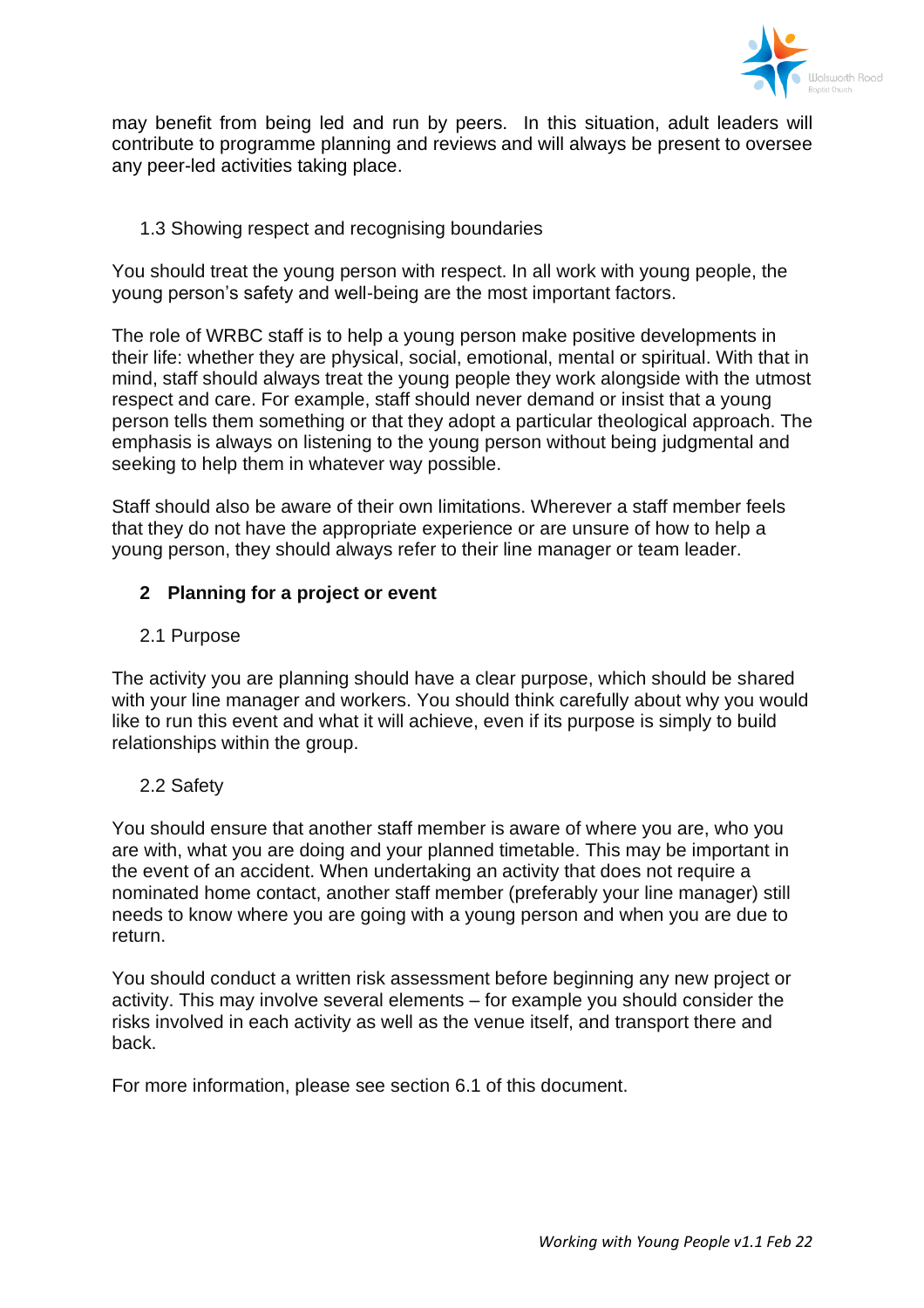

You should always be aware of potential sources of harm and danger and take appropriate steps to avoid them. You should never take a young person to a place where they are in danger of harm.

You should ensure that food is prepared in clean and hygienic surroundings and that at least one person preparing food has a current food and hygiene certificate.

You must consider how you would respond in an emergency. Please see section 7 of this document.

2.3 Staffing

Workers must have successfully completed an application process as outlined in section 2.2 of the WRBC Safeguarding Policy before they take part in any project or event.

It is essential to ensure that adequate adult:child ratios are met, so that enough adults are present to run and supervise the event. This also ensures that, in the event of an emergency, there are enough adults to manage the situation whilst also caring for the young people.

When working with children the following recommended minimum ratios of workers to children apply:

| Age range                        | Recommended minimum<br>ratio for INDOOR activities | <b>Recommended minimum ratio for</b><br><b>OUTDOOR activities</b>                                                                                                                                                                  |  |  |
|----------------------------------|----------------------------------------------------|------------------------------------------------------------------------------------------------------------------------------------------------------------------------------------------------------------------------------------|--|--|
| $0 - 2$ years                    | $1:3$ (minimum 2)                                  | $1:3$ (minimum 2)                                                                                                                                                                                                                  |  |  |
| 3 years                          | $1:4$ (minimum 2)                                  | $1:4$ (minimum 2)                                                                                                                                                                                                                  |  |  |
| $4 - 7$ years                    | $1:8$ (minimum 2)                                  | $1:6$ (minimum 2)                                                                                                                                                                                                                  |  |  |
| $8 - 12$ years                   | additional children                                | 2 adults for up to 20 children 2 adults for up to 15 children<br>(preferably one of each gender) (preferably one of each gender) with<br>with an extra adult for every 10 an extra adult for every 8 additional<br>children        |  |  |
| 13 <sup>°</sup><br>years<br>over | additional children                                | and 2 adults for up to 20 children $2$ adults for up to 20 children<br>(preferably one of each gender) (preferably one of each gender) with<br>with an extra adult for every 10 an extra adult for every 10 additional<br>children |  |  |

This does not take into account special circumstances such as behavioural issues, developmental issues, disability and so on, which may mean an increase to the recommended ratios. In calculating the ratios of workers to children, young leaders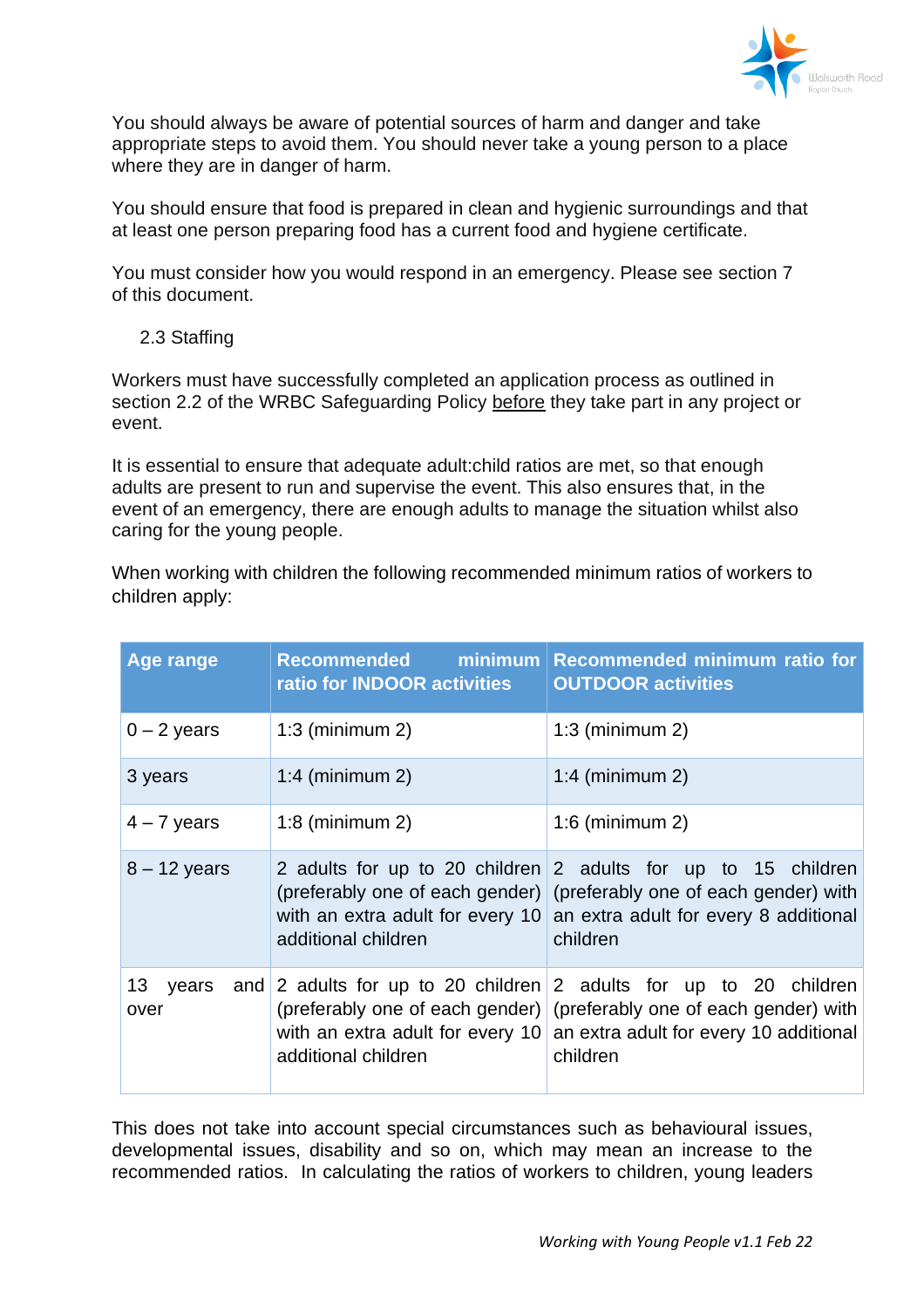

who are under the age of 18 should be counted as one of the children, not one of the workers.

Where possible, you should seek to ensure that there are workers of each gender.

One person must be appointed activity leader and will take overall responsibility for the event.

All staff should have the purpose of the activity and their roles and responsibilities explained clearly to them. In addition, they should be fully aware of the emergency and fire procedures as well as any other relevant information. They should also be given a copy of the risk assessment and made aware of any measures they will be responsible for.

Where a volunteer is unwell or otherwise unable to attend at short notice, a replacement should be sought if possible. If this is not possible, the activity leader should assess whether the event is still adequately staffed to run well and be safe (including in an emergency). If it is, then the event may continue. If not, see section 6.5 of this document.

### 2.4 Procedure

WRBC is required to inform its insurers when specific activities are taking place that are outside of the regular day to day commitments: for example, day trips and residentials.

You should arrange with your line manager for the details of the event to be sent to the insurance company at least two weeks before it is due to take place. The details must include:

- Where the activity is taking place.
- An outline of the programme, noting any activities that might be hazardous.
- Expected numbers attending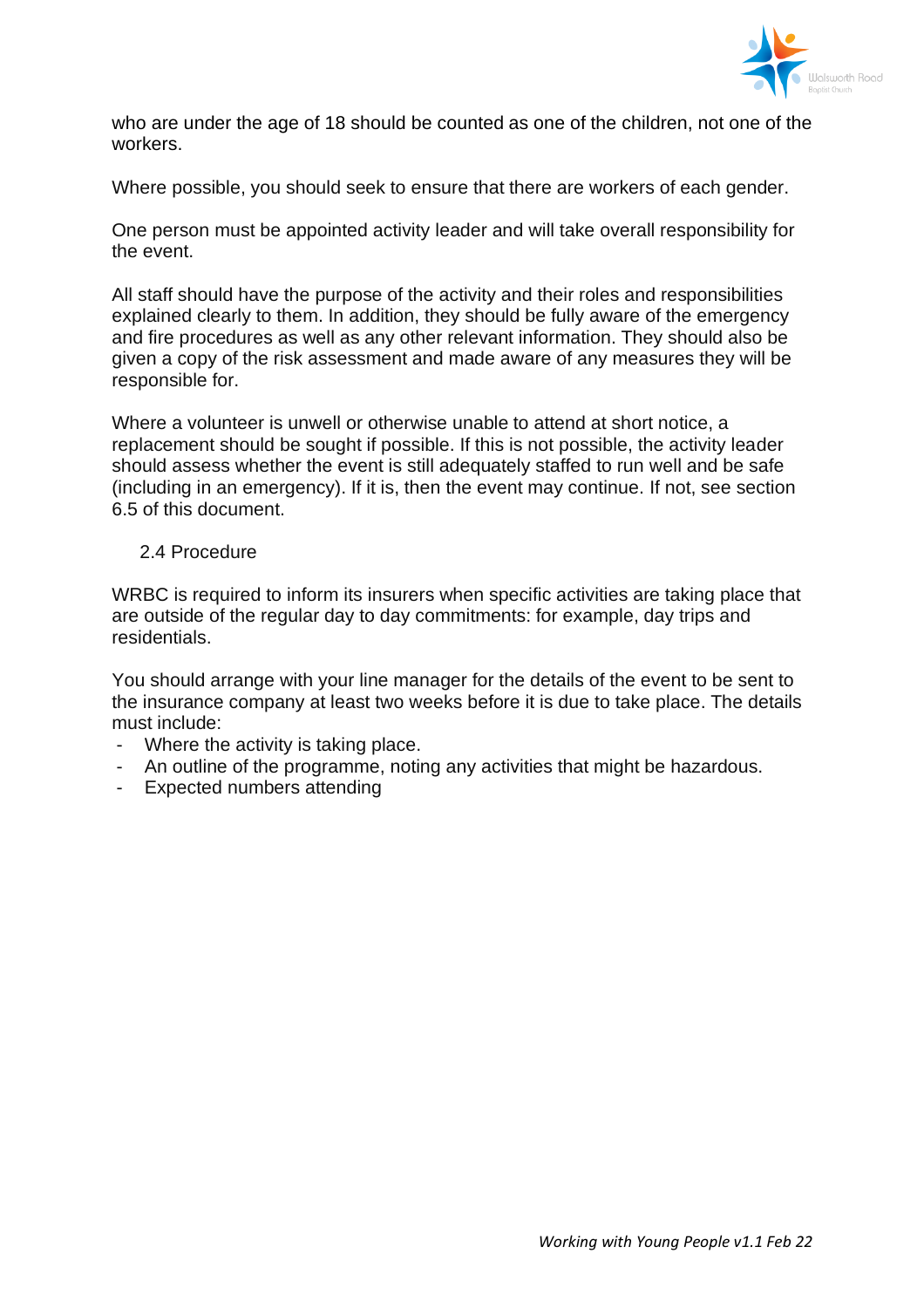



# **3 Checklists for planning a project, event or activity**

The following checklists outline the process for planning activities with young people. Depending on your event, some of these steps may be unnecessary – or there may be further steps you need to take. For full information, see the relevant sections as referred to in the table. These are in this document unless otherwise specified.

**SP** refers to the Safeguarding Policy, **BP** to the Behaviour Policy, **PVP** to the Photo and Video Policy, and **SMECP** to the Social Media and Electronic Communications Policy.

| <b>Action</b>                                                                | For detail, | When                  | <b>Complete</b> |
|------------------------------------------------------------------------------|-------------|-----------------------|-----------------|
|                                                                              | see         |                       |                 |
| Decide upon the purpose and aims of the activity                             | 2.1         | Planning stage        |                 |
| Check with the safeguarding team that any new workers have been safely       | 2.3         | <b>Planning stage</b> |                 |
| recruited/update safeguarding team if an existing worker is involved with a  |             |                       |                 |
| new project                                                                  |             |                       |                 |
| Appoint an overall activity leader                                           | 2.3         | <b>Planning stage</b> |                 |
| Ensure that the appropriate adult: child ratios have been met                | 2.3         | <b>Planning stage</b> |                 |
| Seek to have workers of each gender in your team                             | 2.3         | Planning stage        |                 |
| Seek permission from your line manager to run the activity                   | 4.1         | Planning stage        |                 |
| Conduct a risk assessment for your chosen activities, venue(s) and transport | 6.1         | Planning stage        |                 |
| arrangements                                                                 |             |                       |                 |
| Send information about the event/project to parents                          | 4.2         | At least one month    |                 |
|                                                                              |             | before event          |                 |
| Seek parental consent for every participant under the age of 18              | 4.2         | At least one month    |                 |
|                                                                              |             | before event          |                 |
| Assign roles to each worker                                                  | 2.3         | At least one month    |                 |
|                                                                              |             | before event          |                 |
| Create an emergency plan and share it with your workers                      | 7           | At least one month    |                 |
|                                                                              |             | before event          |                 |
| Create a plan to safely register young people at the event and to manage any | 6.3         | At least one month    |                 |
| unexpected attendees                                                         |             | before event          |                 |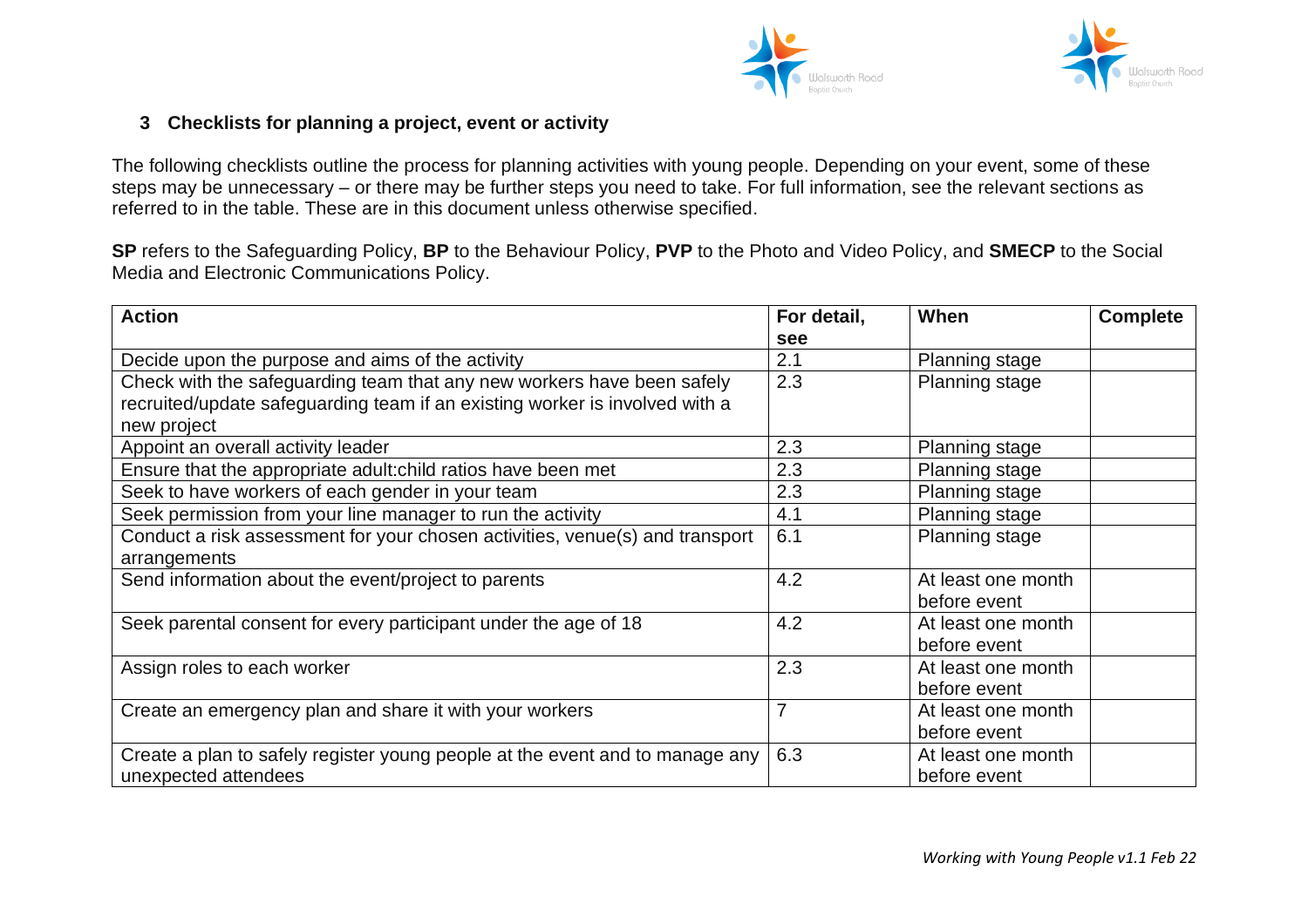



| <b>Action</b>                                                                       | For detail,  | When                  | <b>Complete</b> |
|-------------------------------------------------------------------------------------|--------------|-----------------------|-----------------|
|                                                                                     | see          |                       |                 |
| Plan how you would notify workers and participants should you need to               | 6.5          | At least one month    |                 |
| cancel the event                                                                    |              | before event          |                 |
| Check whether any of your participants have additional or medical needs,            | 6.6          | At least one month    |                 |
| and plan how best to support them                                                   |              | before event          |                 |
| Familiarise yourself with the WRBC Photo and Video Policy                           | PP           | Before event          |                 |
| Familiarise yourself and your workers, attendees and their parents with the         | <b>BP</b>    | Before event          |                 |
| <b>WRBC Behaviour Policy</b>                                                        |              |                       |                 |
| Take a register as soon as possible on arrival                                      | 6.3.1        | At start of event     |                 |
| Take roll calls regularly                                                           | 6.3.1        | During event          |                 |
| If the activity will take place online, see 'online events' section of this table   |              |                       |                 |
| If you are planning a regular activity (rather than a one-off event), see the       |              |                       |                 |
| 'regular activities' section of this table                                          |              |                       |                 |
| If the event is residential, see 'residential events' section of this table         |              |                       |                 |
| If the activity is adventurous, see 'adventurous activities' section of this table  |              |                       |                 |
| If you are arranging transport to and from the activity (rather than parents        | SP 3.3.9     |                       |                 |
| making their own arrangements), see SP 3.3.9.                                       |              |                       |                 |
| <b>Online events</b>                                                                |              |                       |                 |
| Obtain parental consent for every young person to take part in online events        | 4.2, SMOCP 5 | Before event          |                 |
| <b>Regular activities</b>                                                           |              |                       |                 |
| Obtain ongoing parental consent for the project/group, for example on a             | 4.2          | As soon as            |                 |
| registration form                                                                   |              | possible when         |                 |
|                                                                                     |              | attendee joins        |                 |
| <b>Residential events</b>                                                           |              |                       |                 |
| Visit the venue in advance                                                          | 5.5          | Planning stage        |                 |
| Arrange separate sleeping accommodations for adults and young people,               | 5.5          | <b>Planning stage</b> |                 |
| and for each gender                                                                 |              |                       |                 |
| Create a kit list of clothing, bedding, toiletries etc. that your participants will | 6.8          | At least one month    |                 |
| need, and share it with workers and parents                                         |              | before event          |                 |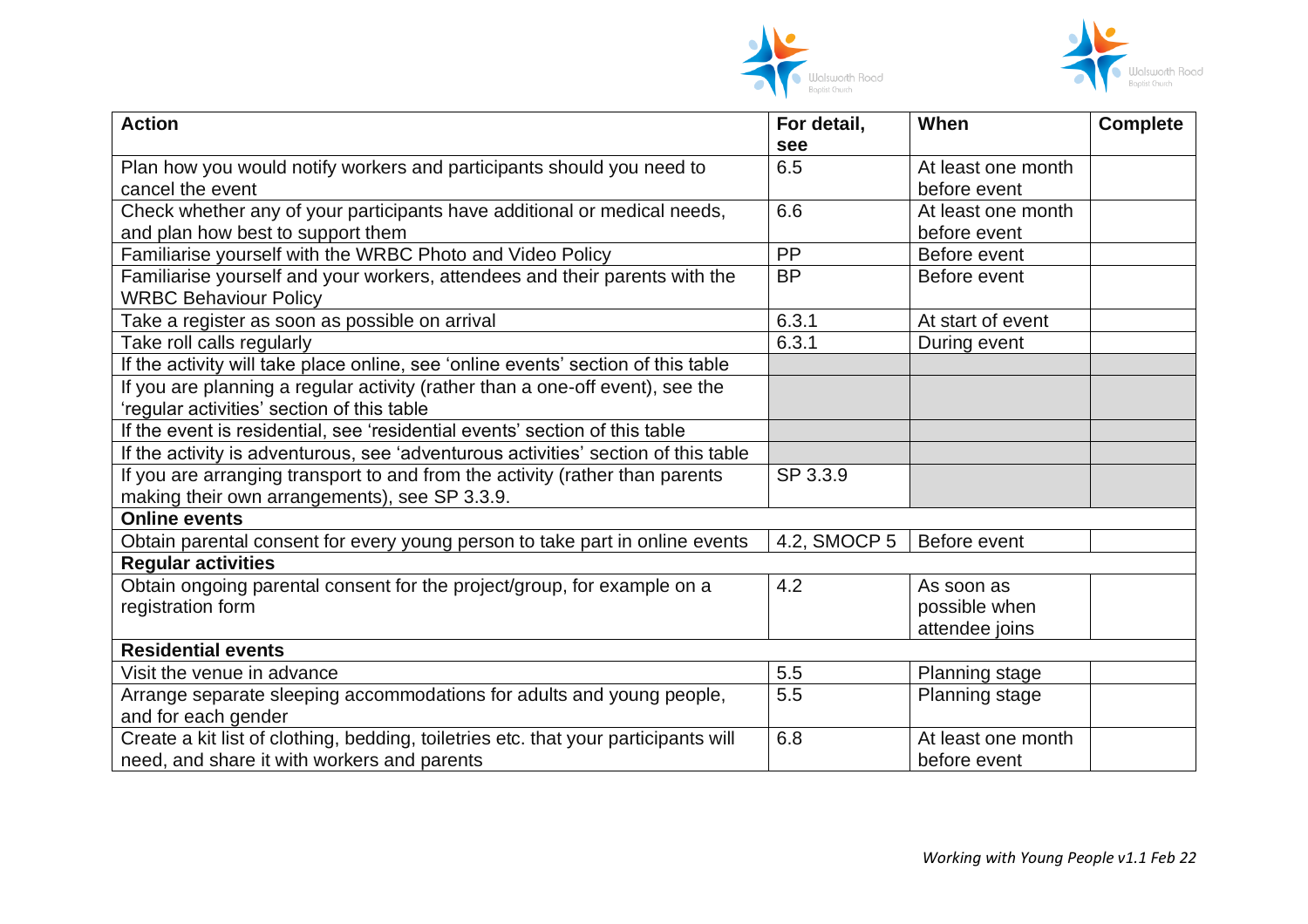



| <b>Action</b>                                                                      | For detail, | When               | <b>Complete</b> |
|------------------------------------------------------------------------------------|-------------|--------------------|-----------------|
|                                                                                    | see         |                    |                 |
| Arrange a home contact for the event                                               | 7.3         | At least one month |                 |
|                                                                                    |             | before event       |                 |
| Obtain a medical form for each participant                                         | 5.5         | At least one month |                 |
|                                                                                    |             | before event       |                 |
| Inform WRBC insurers that the event is residential                                 | 2.4         | At least two weeks |                 |
|                                                                                    |             | before event       |                 |
| Designate a first aider for the event                                              | 7.1         | Before event       |                 |
| Designate a worker to be on call each night (or a rota if more than one night)     | 5.5         | Before event       |                 |
| Consider taking spare kit in case of forgotten/lost/damaged items                  | 5.5         | Before event       |                 |
| Obtain contact numbers for the local hospital, doctor and dentist                  | 7.1         | Before event       |                 |
| Send a list of emergency contact info to home contact                              | 7.3         | Before event       |                 |
| Inform home contact that you have arrived and returned home safely                 | 7.3         | At beginning and   |                 |
|                                                                                    |             | end of event       |                 |
| <b>Adventurous activities</b>                                                      |             |                    |                 |
| If appropriate, create a kit list (for example appropriate clothing, water bottle, | 6.8         | At least one month |                 |
| sun cream) and share it with workers and parents                                   |             | before event       |                 |
| Arrange a home contact for the event                                               | 7.3         | At least one month |                 |
|                                                                                    |             | before event       |                 |
| Obtain a medical form for each participant                                         | 5.5         | At least one month |                 |
|                                                                                    |             | before event       |                 |
| Check the qualifications of activity instructors                                   | 5.4         | At least one month |                 |
|                                                                                    |             | before event       |                 |
| Inform the WRBC insurers of the adventurous activity                               | 2.4         | At least two weeks |                 |
|                                                                                    |             | before event       |                 |
| Designate a first aider for the event                                              | 7.1         | Before event       |                 |
| Inform home contact that you have arrived and returned home safely                 | 7.3         | At beginning and   |                 |
|                                                                                    |             | end of event       |                 |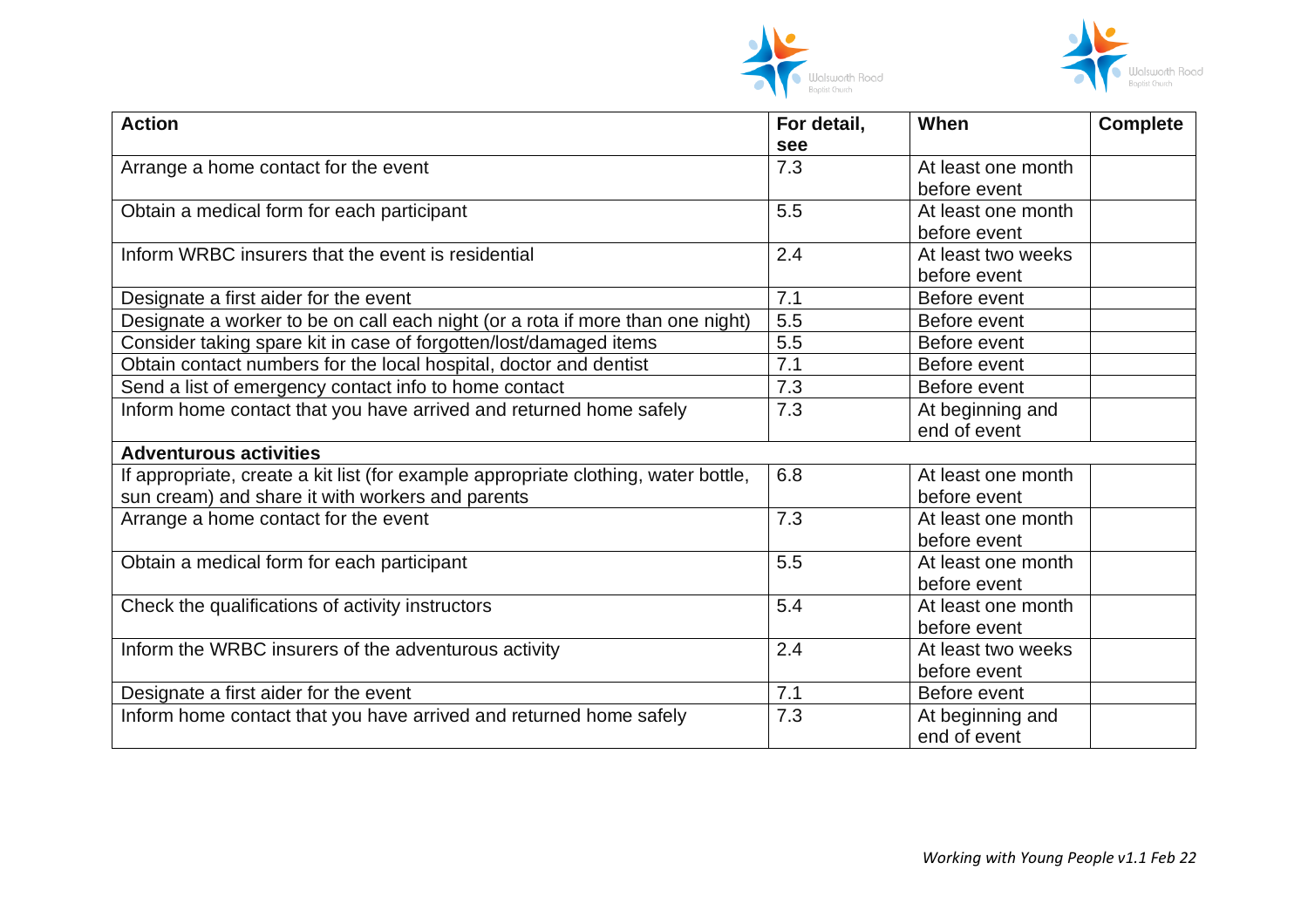

# **4 Consent for activities**

4.1 Permission to run an activity, event or project

You must seek permission from your line manager, in advance of the activity.

## 4.2 Parental permission

Parental permission is required for a young person under 18 to attend a WRBC activity, for example, a residential, day trip or a meeting with a member of the WRBC team. You should make sure that parents are fully aware of:

- The type of activity
- Details of what the activity will involve
- The start and finish times
- Transport arrangements
- A means of contacting their child in the event of an emergency
- Any special equipment or clothing required

Parental permission is also required for participation in online meetings and activities. For more information, see section 5.3 of this document.

Permission is not required for unintended meetings: e.g. meeting someone by accident in McDonalds and sitting down to talk.

Parental permission is not required for a young person to attend a therapeutic group if they are over 16.

When working with a young person regularly, it can be appropriate for a parent to give permission for ongoing activities and meetings.

Parents should give permission by using the relevant permission form (either paper or electronic). Depending on the activity this may be the generic WRBC consent form, one created for the group/project, or a group/project registration form. If unsure which form to use, please speak to your line manager.

#### **5 Different types of activity**

5.1 Regular activities

See section 4.2 of this document (parental permission) for information on how to seek consent for regular activities.

Regular activities should still be risk assessed, particularly before you run a new activity (such as cooking or energetic games). However, these risk assessments do not need to be repeated for each meeting. Once a risk assessment for the venue and activities have been created, they can be reused for each future meeting, and reviewed annually or if the activities change.

#### 5.2 Mentoring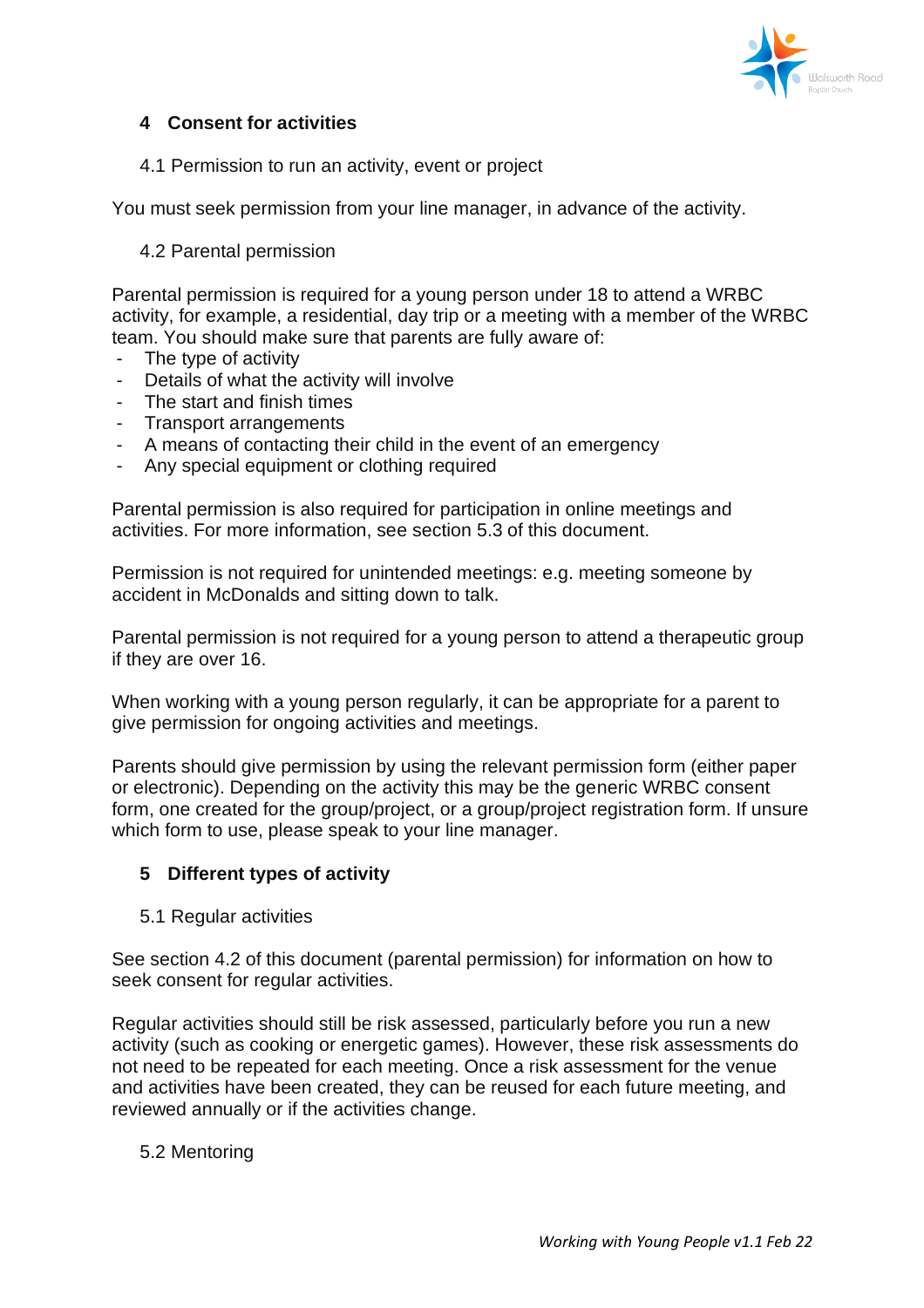

From time to time it may be appropriate for a worker to mentor a young person. Please see the WRBC Mentoring Policy (part of WRBC Safeguarding Policy available on the church website) for further information.

5.3 Online meetings and events

In addition to in-person events, we may also run sessions on online platforms such as Zoom. For information on how to do this safely, please see section 5 of the WRBC Social Media and Electronic Communications Policy (part of WRBC Safeguarding Policy - available on the church website).

5.4 Adventurous activities

Adventurous activities are those which involve additional risk – for example rock climbing, hiking or kayaking.

In addition to parental consent, an Activity Form (part of WRBC Safeguarding Policy - available on the church website) should be obtained for each participant.

You should ensure that the person running the activity holds the relevant qualifications for the activity they are leading, if applicable. In most cases, this will be an instructor provided by the venue you are using, but you must still confirm that they are qualified. Information about the required qualifications can be found at [https://www.hse.gov.uk/aala/.](https://www.hse.gov.uk/aala/)

You should inform the WRBC insurers about the activity in advance.

You should arrange for a home contact to be available for the duration of the activity. For more information, see section 7.3 of this document.

5.5 Residential activities

You should take particular precautions for residential activities. This should include a planning visit to the venue prior to the activity.

You should arrange for a home contact to be available for the duration of the event. For more information, see section 7.3 of this document.

Parents of any participant under 18 must provide a medical form for their child.

You should arrange for a worker to be on call throughout the night in case a participant is unwell or needs support. All other workers and young people must know who this worker is and how to find them. If an incident occurs overnight and the on-call worker is unable to rest, they should be given chance to catch up the next day where possible. If the event is taking place over multiple nights, you should

consider switching the on-call role between workers so that everyone has chance to rest – but you must ensure that all know who is on duty each night.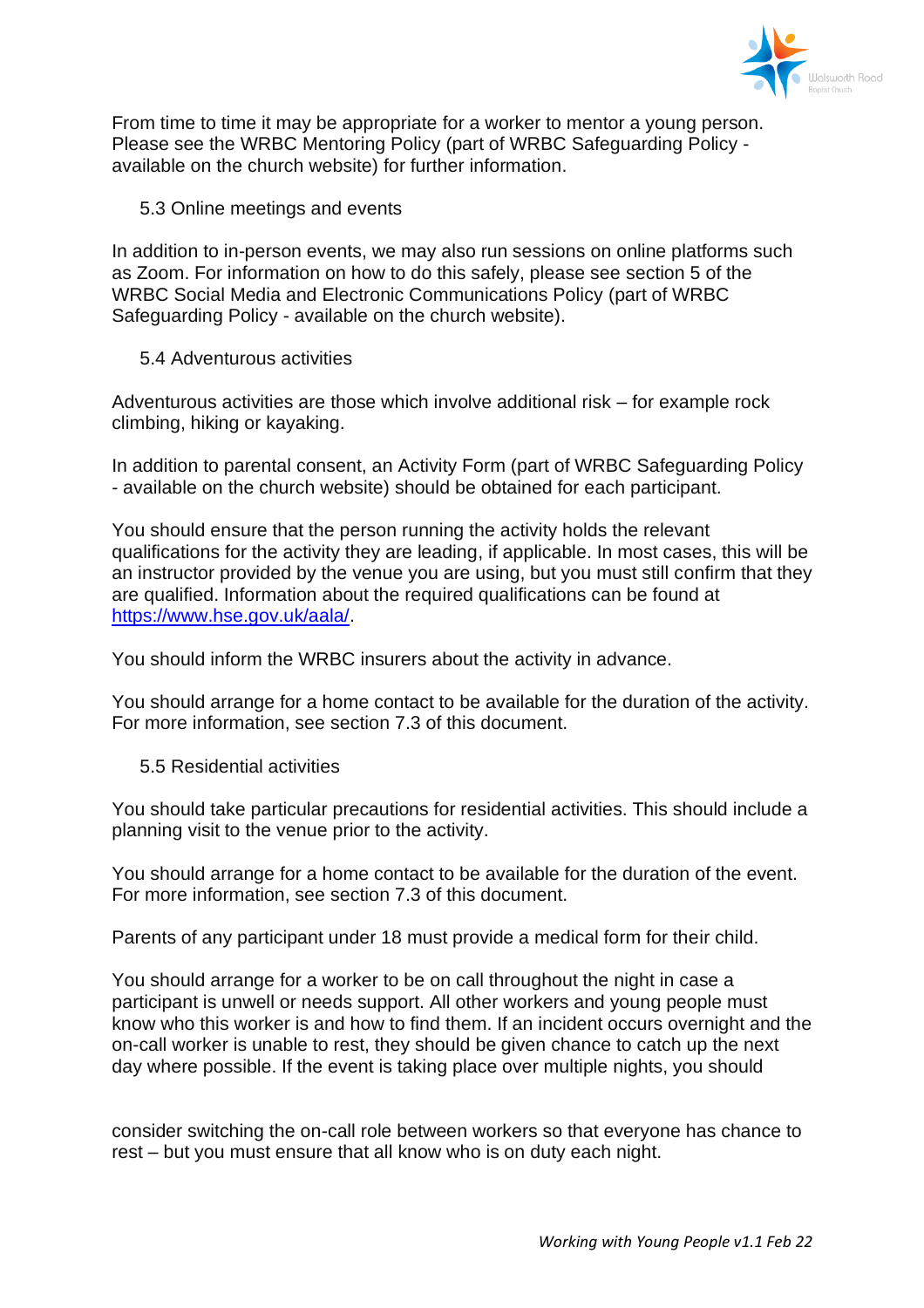

Workers and young people should have separate sleeping accommodation – for example workers should sleep in a different room or tent to young people. You should also arrange for separate accommodation for males and females. If either of these arrangements is not possible, you should think carefully about the most appropriate alternative arrangement and obtain specific parental permission.

You should consider taking a small supply of spare essential kit, for example toiletries and sleeping kit, in case anything is forgotten or becomes wet/dirty/damaged during the trip.

# **6 Other considerations**

6.1 Risk assessments

Risk assessments (RAs) are an essential part of keeping our activities safe, but they need not be difficult. In many cases, they are simply a written representation of the common sense approach that most of us would take to running our activities. They enable us to share our thinking with the rest of the leadership team of an event, demonstrate adequate planning to our insurers and, in the case of an accident, enable us to reflect on what happened and how we could prevent it in future.

Every activity we do, and every venue we use, should be risk assessed but that does not mean that we must write it from scratch every time. It is perfectly sufficient to review an existing risk assessment and ensure that it meets the needs of the event in question. You may wish to consider:

- Seeking the venue risk assessment for the venue you will hold the event at (most recognised venues should have them)
- Asking your line manager or the Deacons for any existing WRBC risk assessments which you could adapt
- Creating separate venue and activity risk assessments so that they can be put together to suit your event – for example a craft risk assessment paired with the WRBC venue risk assessment would cover a craft activity at church

Regardless of whether you write it from scratch or source it from elsewhere, you must:

- Read the risk assessment(s) thoroughly both in advance (when planning your event) and shortly before the event itself
- Think critically about whether the RA still addresses all the likely risks
- Share the RA with the leadership team of the event so that all understand their role in keeping everyone safe
- In the case of frequently used RAs, or those for regular projects, review the RA at least once a year.

WRBC has a template which can be used for writing risk assessments. However, you complete it, the following points must be covered for each identified risk:

- What is the risk?
- Who does is at risk, and what is the danger?
- How likely is it to occur?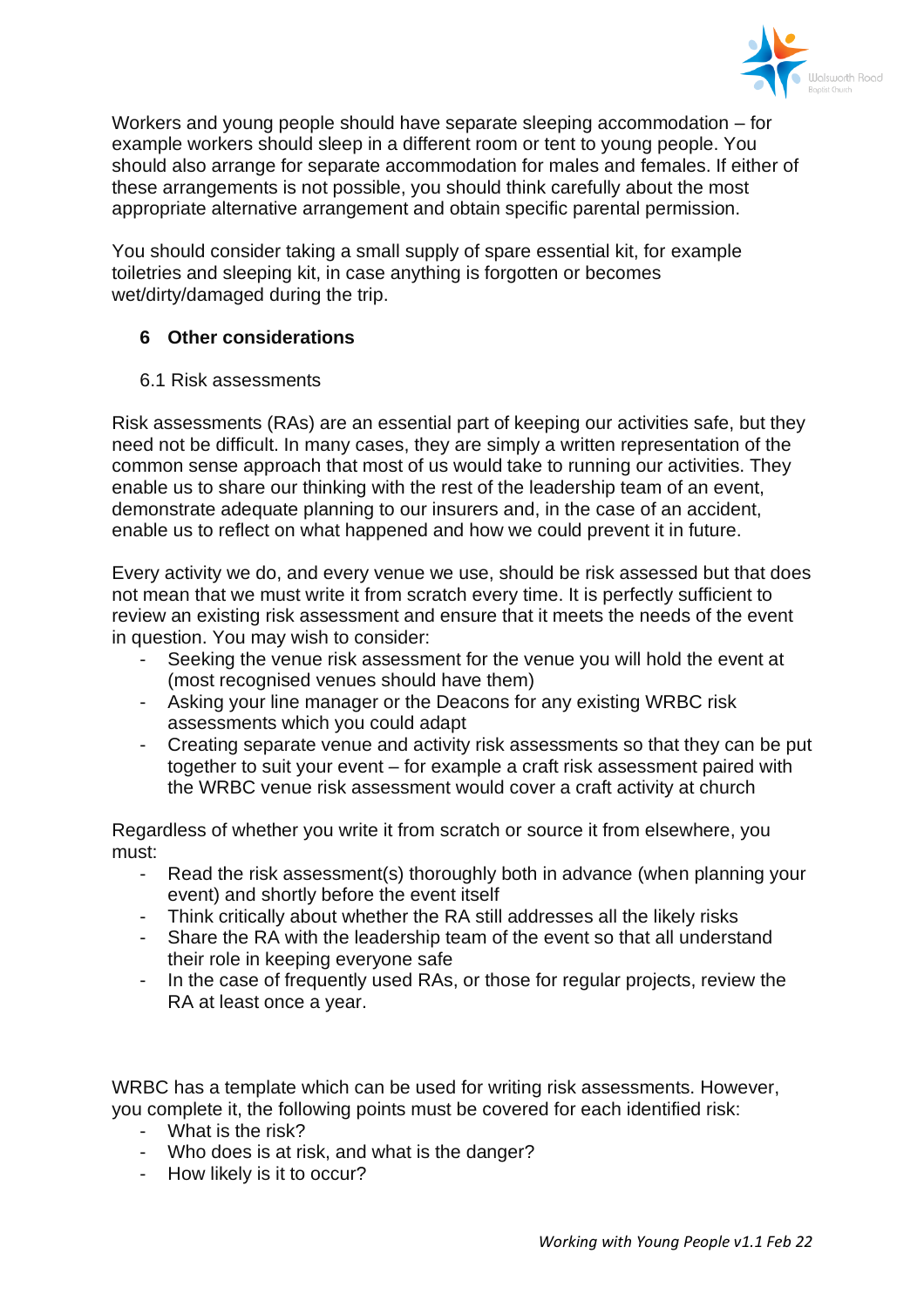

- How serious would the impact be if it did occur?
- What measures will you take to make it safe?

For specific guidance on creating risk assessments for online activities, see section 5 of the WRBC Social Media and Online Communications Policy.

6.2 Transport to and from activities

Please see section 3.3.9 of the WRBC Safeguarding Policy.

6.3 Registration and attendance

6.3.1 Registering attendance

Each project/event should have a process in place for registering attendees. Different groups may create their own method for doing so (for example a register or sign-in sheet), provided that it serves the purpose of effectively registering attendance. This is important for several reasons:

- In the case of fire or other emergency, workers know who is present and can check that all are safe.
- Workers can check that all those expected to attend are present and follow up with anyone who has stopped attending to check that they are OK.
- Should an incident (first aid, behaviour, safeguarding etc.) occur at a session, there is an accurate record of who was present. These individuals may need follow up or pastoral care or, in extreme cases, may need to give an account of what happened.

Registers should be stored securely, although they should only contain the participants' names and the dates they have attended, so that personal information is not stored once an individual has left a group or project.

Adults' attendance should also be recorded for the same reasons.

Registration of attendees should take place as soon as possible at the start of the project or event. If an attendee leaves early, this should also be recorded on the register/sign-in sheet.

You should hold roll calls regularly during an activity and especially after outside activities. For this purpose, you should always have a written list of staff members and young people attending an activity. It is also important for an activity leader to have access to a telephone during an activity.

# 6.3.2 Registration forms

It is important to collect registration forms for each participant as soon as possible. These registration forms may be electronic or on paper and may vary between groups, but they should contain the following information:

- Attendee's name, date of birth and contact details
- Parents'/emergency contacts' contact details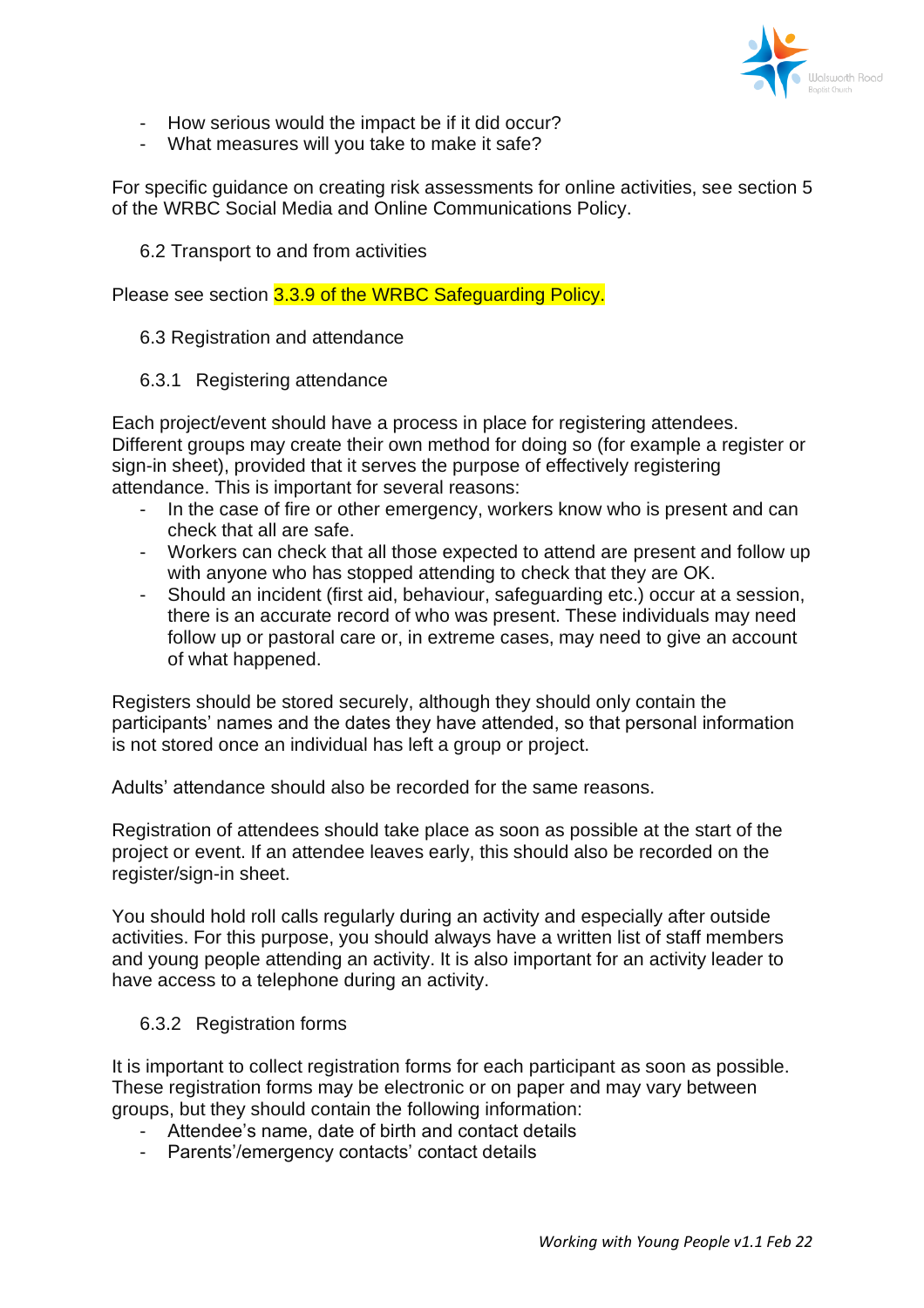

- Any medical or additional needs which may impact the attendee during the session, including any medication needed
- Parental permission to attend physical and/or online sessions (as applicable)
- Permission to take and share photos and video of the attendee (if applicable)
- Any other information necessary for the project/event
- Signature of parent/carer and date completed

For regular groups, or events which take place as part of a larger project (such as Jam Club), this information may be obtained on an annual registration form which should be completed again at the start of the next academic year. For one-off events, a consent form may be more appropriate provided that the information is obtained.

If the information on the registration form changes (such as change of address or new medical needs), the form should be completed again or updated.

### 6.3.3 Registering unexpected attendees

From time to time, young people who you were not expecting may attend your sessions and events. In many cases, this is to be encouraged. However, there may be some occasions where you are unable to accept them.

Ideally, the young person will arrive with their parents. In this case, you should give the parent a registration form and ask them to complete it before leaving their child so that you have the information you need to look after their child effectively. If the parent is unable to do so (for example if they have somewhere else to be), you should at least ask them for emergency contact details and any medical or additional needs (for example allergies). They should then return the registration form to you as soon as possible, for example when collecting their child or at the next session.

If the young person is dropped off by a friend's parents, you should try to ascertain their emergency contact and medical information from the friend's parent if possible. You should then send a registration form home with them and ask them to return it as soon as possible, for example at the next session.

Should a young person arrive alone, for example because they have walked to the venue by themselves or their parent has dropped them off and already left, you should try to ascertain the same information from them and send them home with a registration form to be returned at the next session.

New attendees should be greeted warmly and, if possible, allowed to attend the session. However, there may be some cases where this is not possible. For example, if the event is residential or adventurous and you have not been able to communicate the relevant information to their parents and seek consent. Alternatively, the numbers for the event may be limited, or you may already be at capacity for the number of adult workers present. In these cases, the attendee should be politely turned away but given a warm invitation to a future group or event.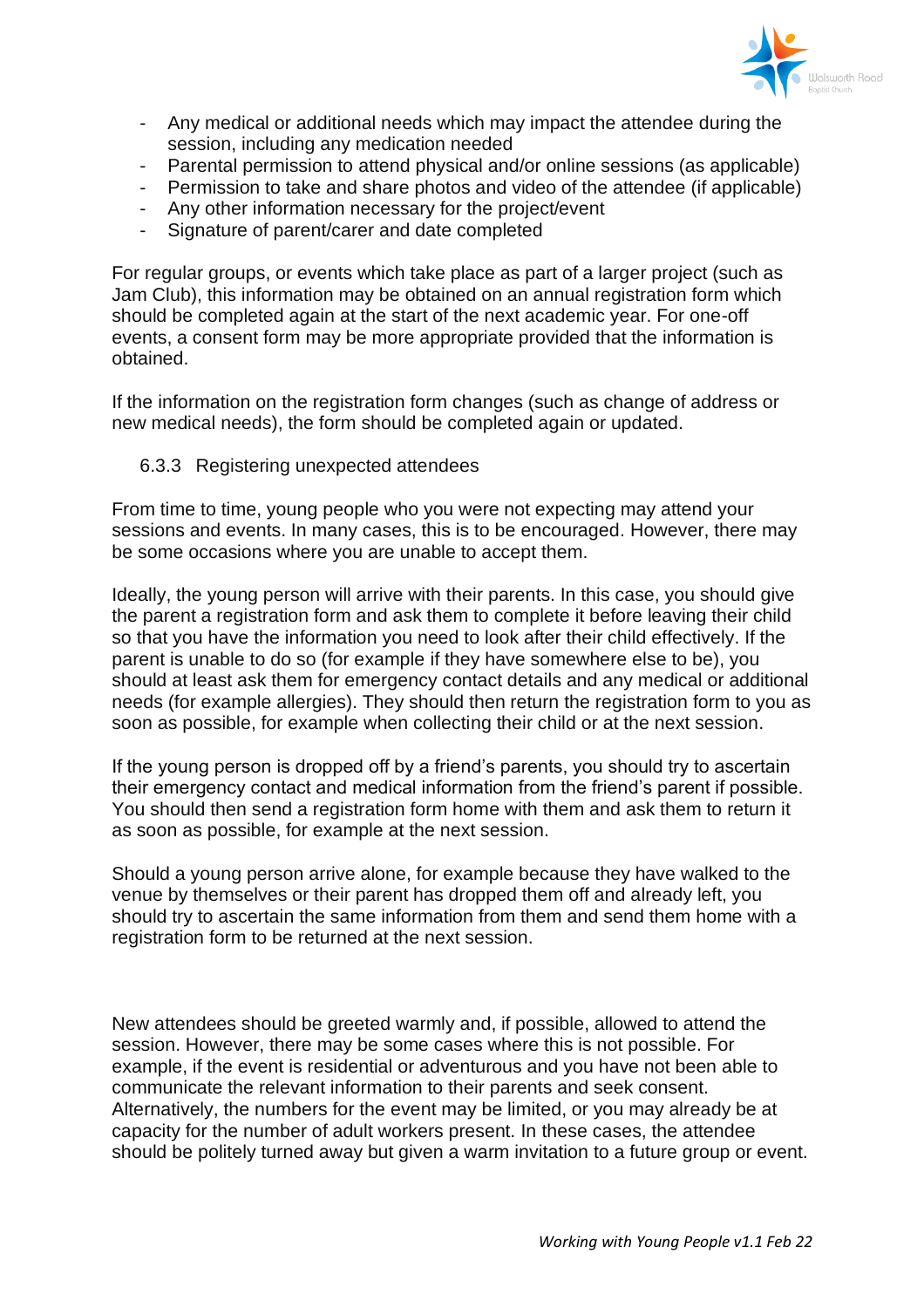

If the attendee has arrived alone and you do not have contact details for their parents, you should contact your line manager to ask how to proceed.

6.3.4 Missed sessions and leaving early

In some cases, it will be appropriate to follow up with a young person if they do not arrive at an event. For example, it is to be expected that attendees will miss some sessions of youth group, but if they have missed several weeks running then you should check that everything is okay.

If a young person does not arrive at an event such as a residential or day trip for which they have booked, you should certainly follow up to find out what has happened.

Where a young person wishes to leave your care, for example by running off, insisting that they go somewhere or leaving an activity early, your duty will depend on the age and maturity of the young person. There is a higher duty of care for young people who are younger in age or maturity. In general, you should do all you can to persuade them to stay with you until the end of the activity. Where this is impossible and the young person does actually leave your care, you should contact your line manager immediately and discuss what action should be taken, including whether to contact those responsible for them. You should also make a record of the incident using the WRBC Incident Form.

You cannot use force or restraint to prevent a young person from leaving an activity early.

# 6.4 Venue security

You should be aware of the security of the place where you are holding an activity. Where possible there should be a system for controlling who has access to the premises and a means of identifying other adults present. You should always err on the side of caution and challenge anyone of whom you are suspicious to explain what they are doing.

If you are unable to control who has access to the venue, for example in a public place or at an attraction such as a swimming pool or theme park, it is even more important to carefully supervise your attendees. You should ensure that you know where they are and are always close enough to be aware of what they are doing and

who they are talking to. At larger events it may be appropriate to divide the attendees into smaller groups allocated to one or two workers each, so that it is more manageable to supervise them effectively.

With older groups at events, such as festivals or theme park trips, it may be appropriate to allow them to explore without leaders. This should be planned carefully and discussed in advance with your line manager, and parents should be informed that this will happen. The following points should be observed:

Consideration should be given to the safety and security of the venue before allowing young people to explore unsupervised.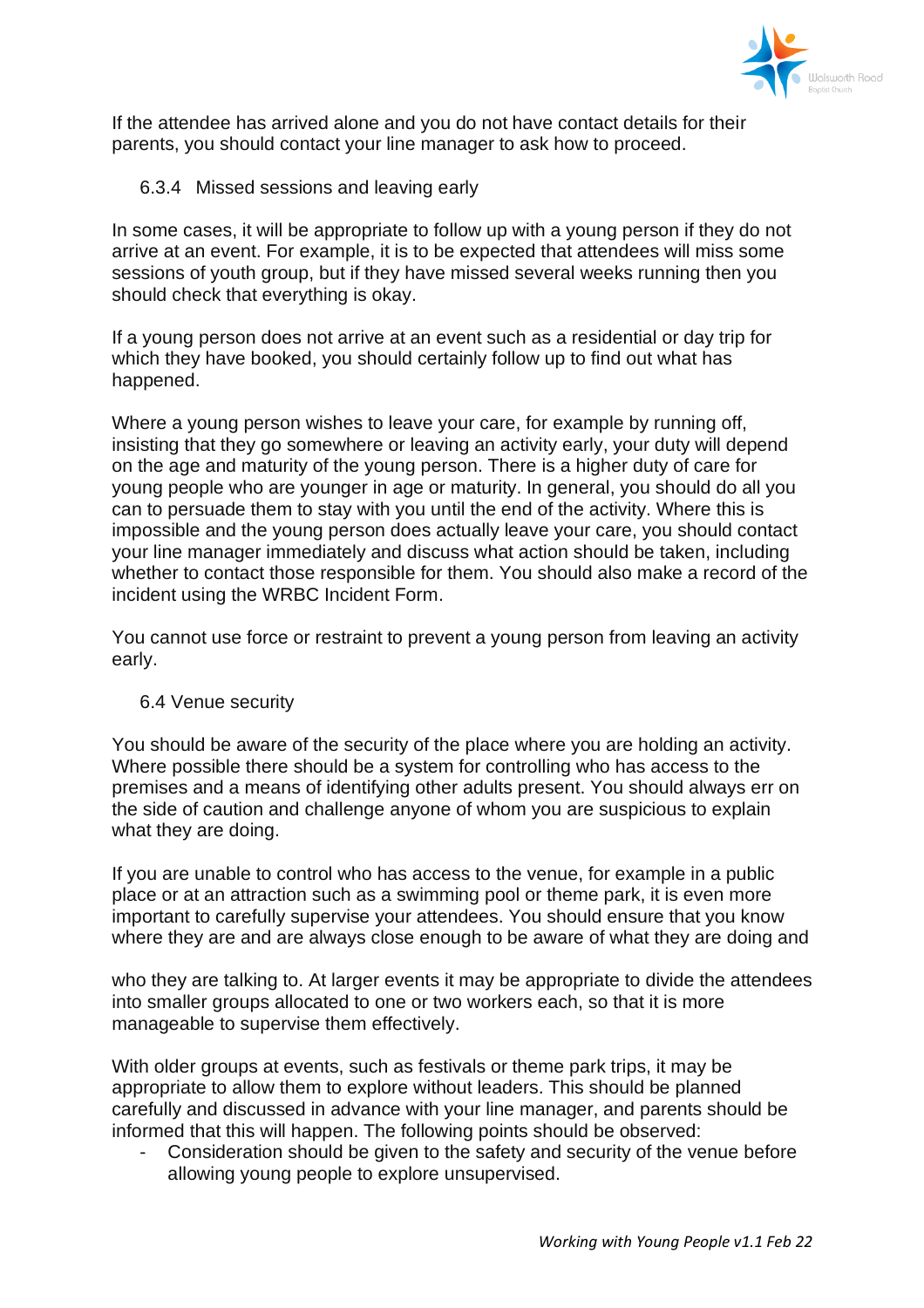

- The young people should be in pairs or small groups, never alone.
- They should be briefed on expectations and keeping safe, and what to do if they need help.
- They should be expected to check in with leaders at set intervals, for example at mealtimes and every hour or two in between.
- They should know how and where to find a leader at all times, which may mean workers taking turns waiting at a meeting point.
- They should exchange phone numbers with their leader(s). This should be included on the consent form and, unless there is existing permission in place for a worker to contact a young person directly, these should be deleted after the event.
- 6.5 Cancelling a meeting or event

There are some circumstances in which cancelling an event is unavoidable – for example illness of workers or unexpected closure of the venue.

You should take appropriate action if an activity is cancelled. Where a planned activity is cancelled, you should contact each young person and their parents to inform them with as much notice as possible. Where an activity is suddenly cancelled, you may need to make provision for someone to meet the young person at the arranged departure point and ensure they are able to return home safely. You should not normally entrust spreading information about a cancellation to other young people.

The home contact, if applicable, should be notified that the event is cancelled.

6.6 Medical and additional needs

If any of your attendees have specific medical or additional needs which may impact them during the event, you should discuss their needs with their parents as soon as possible. You should work with the parents to ascertain what the impact may be, whether there are any particular triggers and how best to support them. It may be helpful, where relevant, to get a copy of their care plan which will outline this information - they may already have one which they use for school or other clubs.

#### Y

You should make arrangements for the safe keeping and dispensing of any medication during the activity. You should have written instructions from parents/carers regarding dose and reason for medication – on a longer activity, this will be on the Activity Form.

### 6.7 Behaviour

You should familiarise yourself with the WRBC Code of Conduct (available on the church website) and the WRBC Behaviour Policy (part of the WRBC Safeguarding Policy) and follow it when managing challenging behaviour.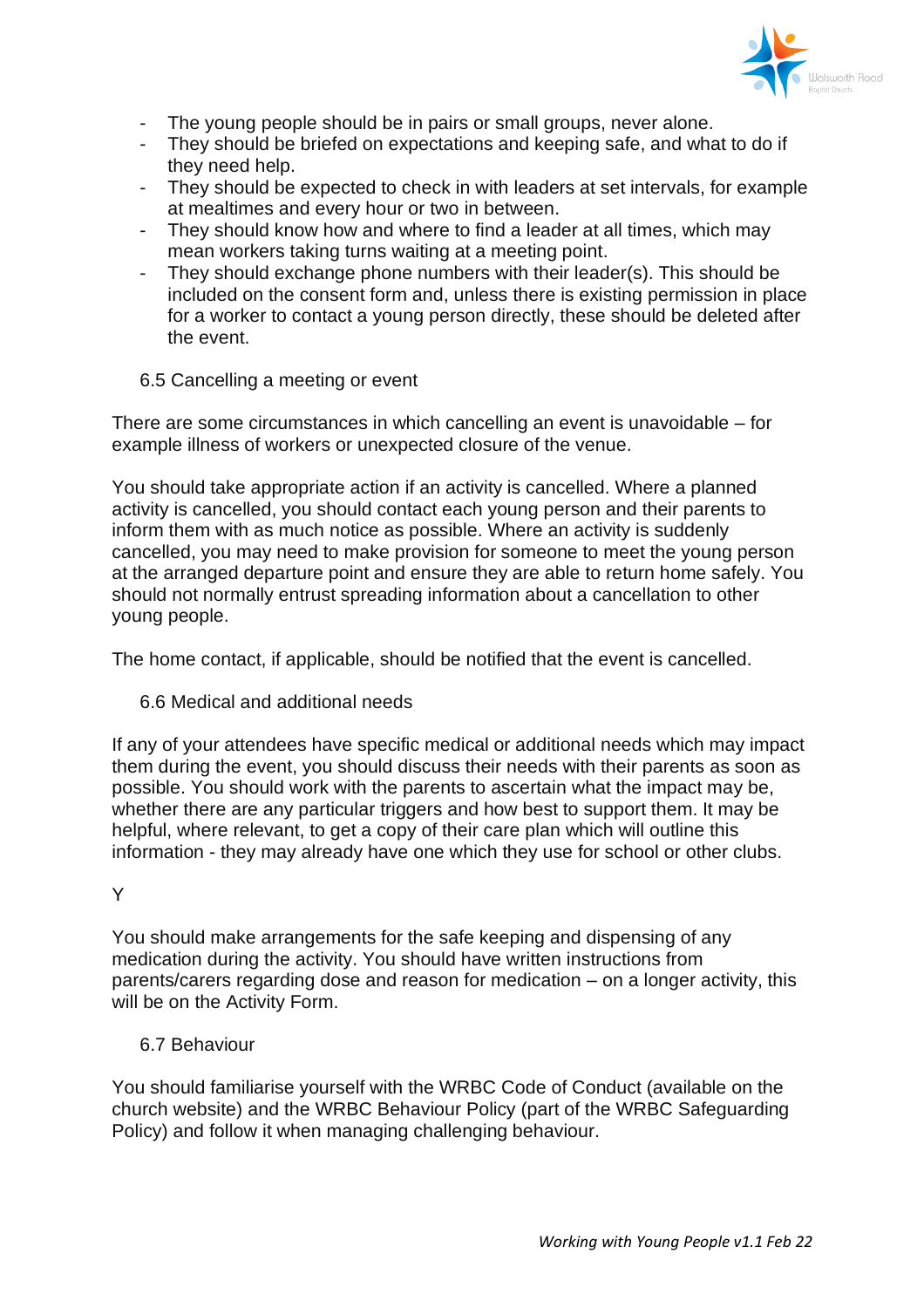

You should also share it with parents, other workers and young people so that expectations are clear to all.

6.8 Personal kit and possessions

Where events require specific kit, such as bedding, washing kit or specific clothing, parents should be given a kit list in advance.

The kit list should also specify any possessions which should not be brought to the event, for example sentimental or valuable items. Participants should be encouraged not to bring valuable or sentimental items unless absolutely necessary, because they could be lost or damaged. Additionally, some items (such as devices and handheld consoles) could create a distraction from the programme.

Consideration should be given to whether it is appropriate for participants to bring mobile phones. See section 4 of the WRBC Social Media and Electronic Communications policy (available on the church website).

In some circumstances it may be appropriate to make arrangements for the safe keeping of any valuables or money during the activity.

7 Preparing for emergencies

You should consider in advance how you would respond to emergencies and share these plans with the other workers. This will help you to manage the emergency effectively and safeguard those in your care.

7.1 First aid and medical emergencies

You should ideally appoint a first aider for all projects, and certainly for residential and adventurous activities and those over 6 hours in duration.

You should have a first aid kit with you for activities where there is no other first aid kit readily available.

Medical information about participants should be kept confidential, however relevant information should be shared with the leadership team in order to keep participants safe. For example, if a young person has a serious allergy, the whole team should be told about it and how to respond in an emergency.

You should have the contact telephone numbers for the nearest doctor, emergency department of a hospital and dentist. This is particularly important for day trips, residentials and adventurous activities where you may be too far from home to access local services.

You should take appropriate action if a young person has an accident during an activity. Where a young person is injured whilst in your care, and requires medical attention, you should take whatever action is necessary to provide them with that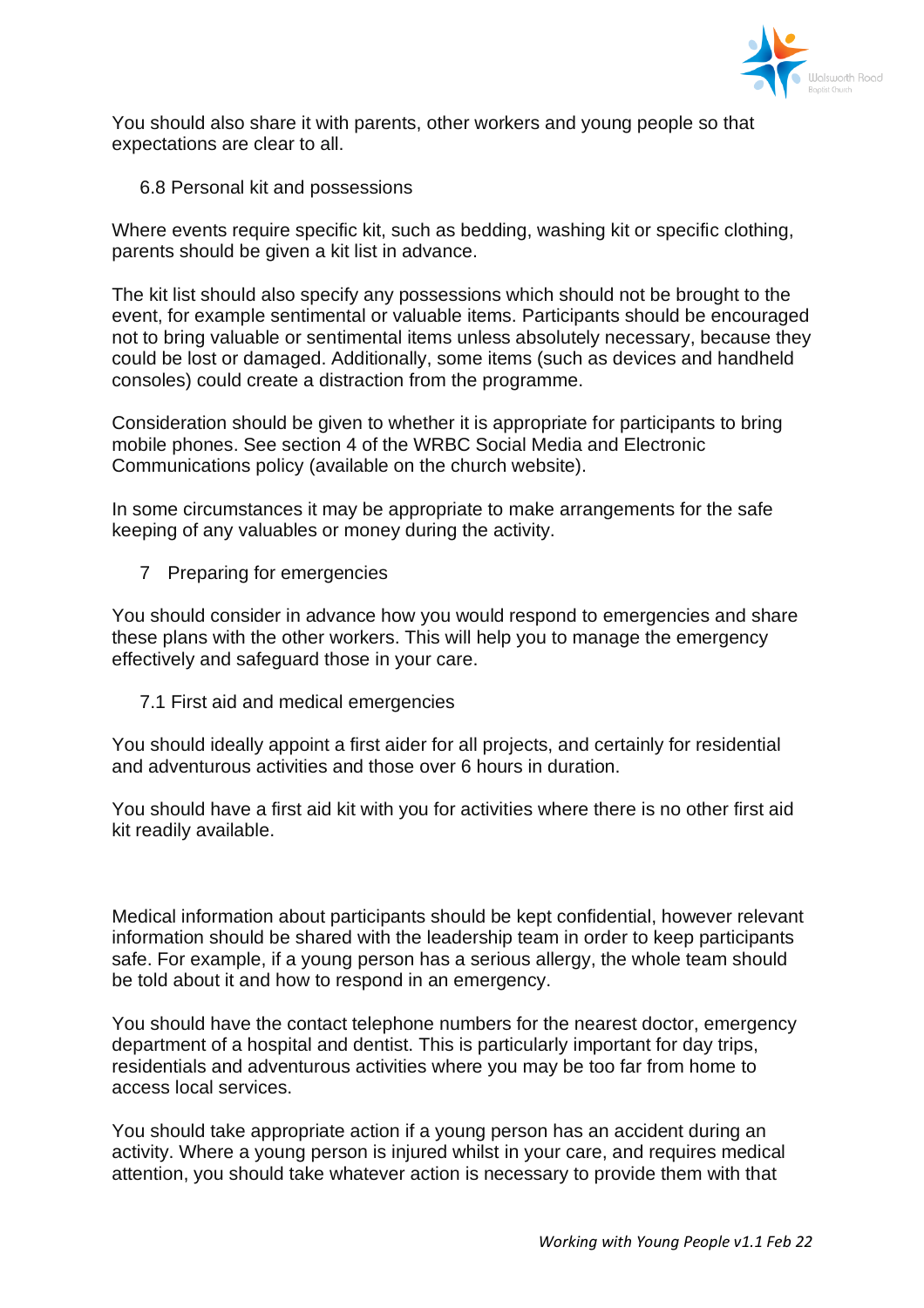

medical attention as soon as possible. This may include providing first aid or, in more serious situations, taking them to the emergency department of a hospital or calling the emergency services to the scene.

In more serious situations, and certainly if medical attention is required, you should contact the young person's parents and your line manager as soon as possible to tell them what has happened. You should also make a record of the incident using the WRBC Accident Book, which is located in the kitchen.

7.2 Fire

You should make sure you are aware of the fire safety systems and have communicated any necessary information to the staff and young people at the beginning of the activity. This may involve a test fire evacuation drill. You should always have a list of staff and young people attending the activity for use as a fire list.

It is very good practice to discuss with your workers what you would do in case of a fire, and to allocate roles to your workers. This ensures that the whole team is able to respond quickly and effectively. In doing this, you should make sure that all know:

- The location of the muster point
- The address of the venue including post code
- The list of attendees (including adults), or where the register is kept
- The name and contact details of the home contact (if applicable)

The suggested roles you may wish to assign are:

- Calling the emergency services and meeting them at the gate/entrance to the venue. This person must have the address to the venue quickly to hand.
- Going straight to the muster point to register attendees, and potentially to play a game to distract scared young people. This person should be responsible for collecting the register on the way out.
- Checking the venue for anyone who has not been able to get out. If the venue is large, you may wish to divide it between two or more workers.

-

- Informing the home contact (if the situation is serious or the event cannot continue).

All participants, including workers and young people, should be briefed about what to do in case of a fire and where the muster point is. For regular events, this may mean running regular fire drills. For one-off events, you should brief participants at the start of the event, and it may be appropriate to carry out a fire drill.

The WRBC Fire Evacuation procedure is available on the church website.

7.3 Home contacts

For most events that do not take place at WRBC, and certainly for day trips, adventurous activities and residential events, you should appoint a home contact.